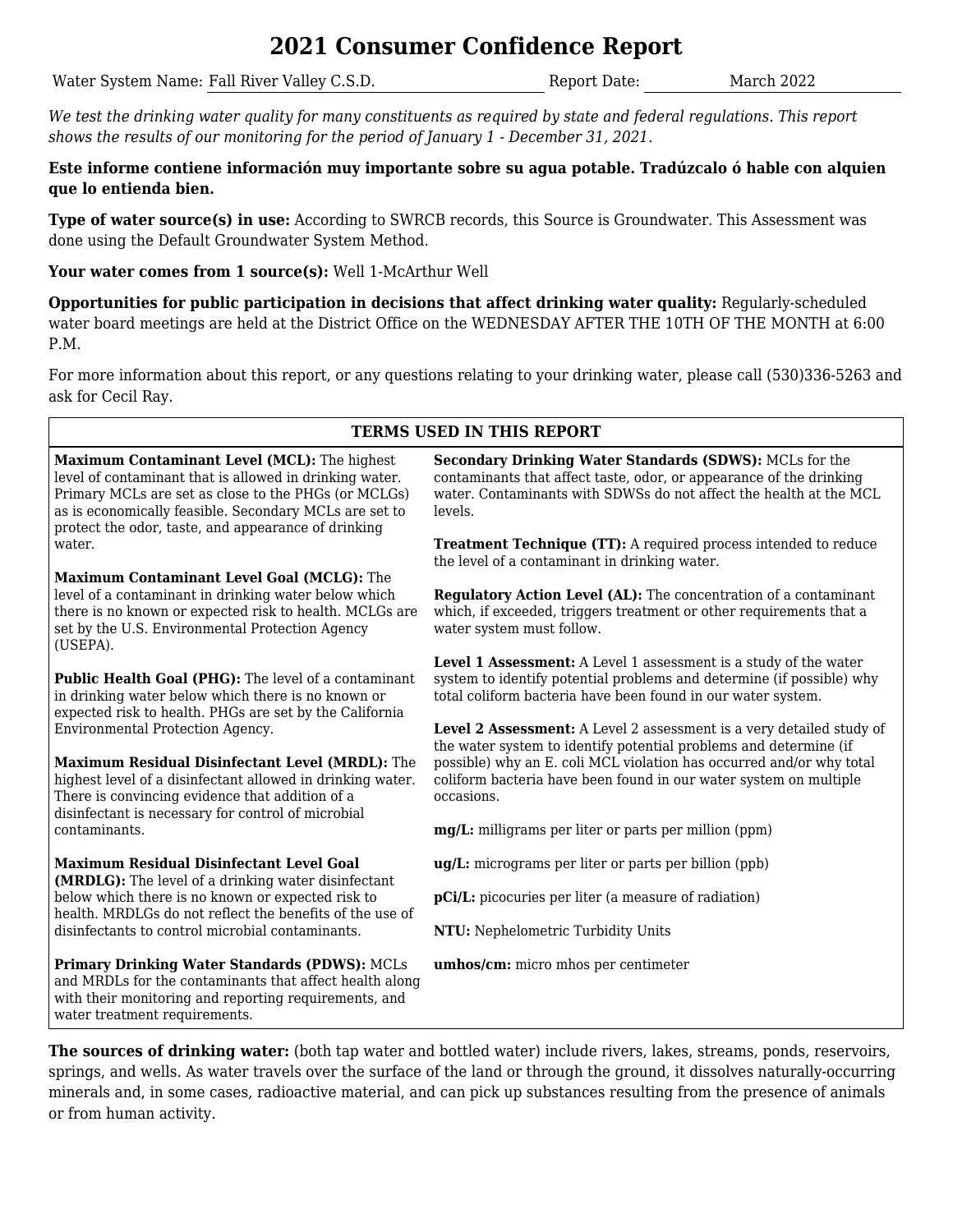#### **Contaminants that may be present in source water include:**

- *Microbial contaminants,* such as viruses and bacteria, that may come from sewage treatment plants, septic systems, agricultural livestock operations, and wildlife.
- *Inorganic contaminants,* such as salts and metals, that can be naturally-occurring or result from urban stormwater runoff, industrial or domestic wastewater discharges, oil and gas production, mining, or farming.
- *Pesticides and herbicides,* that may come from a variety of sources such as agriculture, urban stormwater runoff, and residential uses.
- *Organic chemical contaminants,* including synthetic and volatile organic chemicals, that are by-products if industrial processes and petroleum production, and can also come from gas stations, urban stormwater runoff, agricultural application, and septic systems.
- *Radioactive contaminants,* that can be naturally-occurring or be the result of oil and gas production and mining activities.

**In order to ensure that tap water is safe to drink,** the USEPA and the State Water Resource Control Board (State Water Board) prescribe regulations that limit the amount of certain contaminants in water provided by public water systems. State Water Board regulations also establish limits for contaminants in bottled water that provide the same protection for public health.

**Tables 1, 2, 3, 4, 5 and 6 list all of the drinking water contaminants that were detected during the most recent sampling for the constituent.** The presence of these contaminants in the water does not necessarily indicate that the water poses a health risk. The State Water Board allows us to monitor for certain contaminants less than once per year because the concentrations of these contaminants do not change frequently. Some of the data, though representative of the water quality, are more than one year old.

| <b>Table 1 - SAMPLING RESULTS FOR SODIUM AND HARDNESS</b>    |                    |                                     |                               |            |                      |                                                                                                                                |  |
|--------------------------------------------------------------|--------------------|-------------------------------------|-------------------------------|------------|----------------------|--------------------------------------------------------------------------------------------------------------------------------|--|
| Chemical or<br><b>I</b> Constituent<br>(and reporting units) | <b>Sample Date</b> | Average<br>Level<br><b>Detected</b> | Range of<br><b>Detections</b> | <b>MCL</b> | <b>PHG</b><br>(MCLG) | <b>Typical Sources of Contaminant</b>                                                                                          |  |
| Sodium $(mg/L)$                                              | (2020)             | 21                                  | n/a                           | Inone      | none                 | Salt present in the water and is generally<br>naturally occurring                                                              |  |
| Hardness (mg/L)                                              | (2020)             | 56.4                                | n/a                           | Inone      | none                 | Sum of polyvalent cations present in the<br>water, generally magnesium and<br>calcium, and are usually naturally<br>loccurring |  |

Any violation of MCL, AL or MRDL is highlighted. Additional information regarding the violation is provided later in this report.

| Table 2 - DETECTION OF CONTAMINANTS WITH A PRIMARY DRINKING WATER STANDARD |             |                                     |                               |               |         |                                                                                                  |  |  |
|----------------------------------------------------------------------------|-------------|-------------------------------------|-------------------------------|---------------|---------|--------------------------------------------------------------------------------------------------|--|--|
| Chemical or<br><b>Constituent</b><br>(and reporting units)                 | Sample Date | Average<br>Level<br><b>Detected</b> | Range of<br><b>Detections</b> | MCL<br>[MRDL] | [MRDLG] | PHG (MCLG) Typical Sources of<br>Contaminant                                                     |  |  |
| Arsenic (ug/L)                                                             | (2020)      |                                     | n/a                           | 10            | 0.004   | Erosion of natural deposits;<br>runoff from orchards, glass and<br>electronics production wastes |  |  |
| $\Box$ Gross Alpha (pCi/L)                                                 | (2014)      | 1.52                                | n/a                           | 15            | (0)     | Erosion of natural deposits.                                                                     |  |  |

| Table 3 - DETECTION OF CONTAMINANTS WITH A SECONDARY DRINKING WATER STANDARD |             |                                            |                               |            |                      |                                                                |  |  |
|------------------------------------------------------------------------------|-------------|--------------------------------------------|-------------------------------|------------|----------------------|----------------------------------------------------------------|--|--|
| Chemical or<br><b>  Constituent</b><br>(and reporting units)                 | Sample Date | Average<br><b>Level</b><br><b>Detected</b> | Range of<br><b>Detections</b> | <b>MCL</b> | <b>PHG</b><br>(MCLG) | <b>Typical Sources of Contaminant</b>                          |  |  |
| Chloride (mg/L)                                                              | (2020)      |                                            | n/a                           | 500        | n/a                  | Runoff/leaching from natural deposits;<br>seawater influence   |  |  |
| Odor Threshold at 60 °C<br>(TON)                                             | (2014)      |                                            | n/a                           |            | n/a                  | Naturally-occurring organic materials.                         |  |  |
| Specific Conductance<br>$\mu$ (umhos/cm)                                     | (2020)      | 228                                        | n/a                           | 1600       | n/a                  | Substances that form ions when in<br>water; seawater influence |  |  |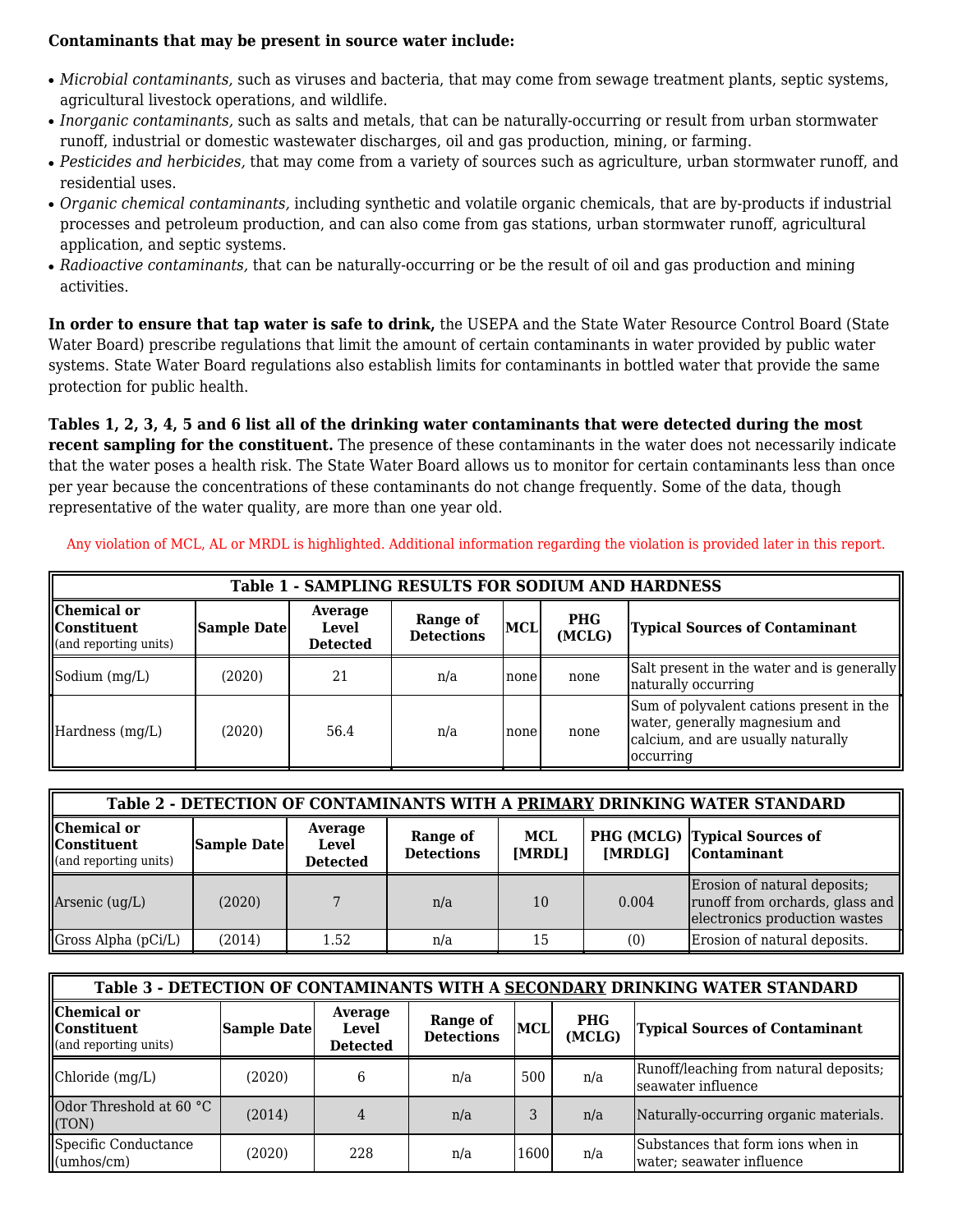| Sulfate $(mg/L)$                      | (2020) | 18.2      | n/a | 500  | n/a | Runoff/leaching from natural deposits;<br>lindustrial wastes |
|---------------------------------------|--------|-----------|-----|------|-----|--------------------------------------------------------------|
| Total Dissolved Solids<br>$\ $ (mg/L) | (2020) | 170       | n/a | 1000 | n/a | Runoff/leaching from natural deposits                        |
| Turbidity (NTU)                       | 2014)  | $\rm 0.2$ | n/a |      | n/a | <b>Soil runoff</b>                                           |

| <b>Table 4 - DETECTION OF UNREGULATED CONTAMINANTS</b>                  |             |                                         |                               |                              |                                                                                                      |  |  |  |
|-------------------------------------------------------------------------|-------------|-----------------------------------------|-------------------------------|------------------------------|------------------------------------------------------------------------------------------------------|--|--|--|
| Chemical or<br><b>Constituent</b><br>$\mathbf{u}$ (and reporting units) | Sample Date | <b>Average Level</b><br><b>Detected</b> | Range of<br><b>Detections</b> | <b>Notification</b><br>Level | <b>Typical Sources of Contaminant</b>                                                                |  |  |  |
| Boron $(mg/L)$                                                          | (2020)      | 0.3                                     | n/a                           |                              | Boron exposures resulted in<br>decreased fetal weight<br>(developmental effects) in newborn<br>rats. |  |  |  |

| <b>Table 5 - ADDITIONAL DETECTIONS</b>                       |        |                                         |                               |                           |                                          |  |  |  |  |
|--------------------------------------------------------------|--------|-----------------------------------------|-------------------------------|---------------------------|------------------------------------------|--|--|--|--|
| Chemical or Constituent Sample Date<br>(and reporting units) |        | <b>Average Level</b><br><b>Detected</b> | Range of<br><b>Detections</b> | <b>Notification Level</b> | <b>Typical Sources of</b><br>Contaminant |  |  |  |  |
| $\alpha$ calcium $(mg/L)$                                    | (2020) | 16                                      | n/a                           | n/a                       | $\ln/a$                                  |  |  |  |  |
| Magnesium (mg/L)                                             | (2020) |                                         | n/a                           | n/a                       | $\ln/a$                                  |  |  |  |  |
| $pH$ (units)                                                 | (2020) | 7.8                                     | n/a                           | n/a                       | ln/a                                     |  |  |  |  |
| Alkalinity (mg/L)                                            | (2020) | 80                                      | n/a                           | n/a                       | ln/a                                     |  |  |  |  |
| Aggressiveness Index                                         | (2020) | 11.3                                    | n/a                           | n/a                       | ln/a                                     |  |  |  |  |
| Langelier Index                                              | (2020) | $-0.5$                                  | n/a                           | n/a                       | ln/a                                     |  |  |  |  |

# **Additional General Information on Drinking Water**

Drinking water, including bottled water, may reasonably be expected to contain at least small amounts if some contaminants. The presence of contaminants does not necessarily indicate that the water poses a health risk. More information about contaminants and potential health effects can be obtained by calling the USEPA's Safe Drinking Water Hotline (1-800-426-4791).

Some people may be more vulnerable to contaminants in drinking water than the general population. Immunocompromised persons such as persons with cancer undergoing chemotherapy, persons who have undergone organ transplants, people with HIV/AIDS or other immune system disorders, some elderly, and infants can be particularly at risk from infections. These people should seek advice about drinking water from their health care providers. USEPA/Centers for Disease Control (CDC) guidelines on appropriate means to lessen the risk of infection by *Cryptosporidium* and other microbial contaminants are available from the Safe Drinking Water Hotline (1-800-426- 4791).

Lead Specific Language for Community Water Systems: If present, elevated levels of lead can cause serious health problems, especially for pregnant women and young children. Lead in drinking water is primarily from materials and components associated with the service lines and home plumbing. *Fall River Valley C.S.D.* is responsible for providing high quality drinking water, but cannot control the variety of materials used in plumbing components. When your water has been sitting for several hours, you can minimize the potential for lead exposure by flushing your tap for 30 seconds to 2 minutes before using water for drinking or cooking. If you are concerned about lead in your water, you may wish to have your water tested. Information on lead in drinking water, testing methods, and steps you can take to minimize exposure is available from the Safe Drinking Water Hotline or at [http://www.epa.gov/lead](http://www.epa.gov/safewater/lead).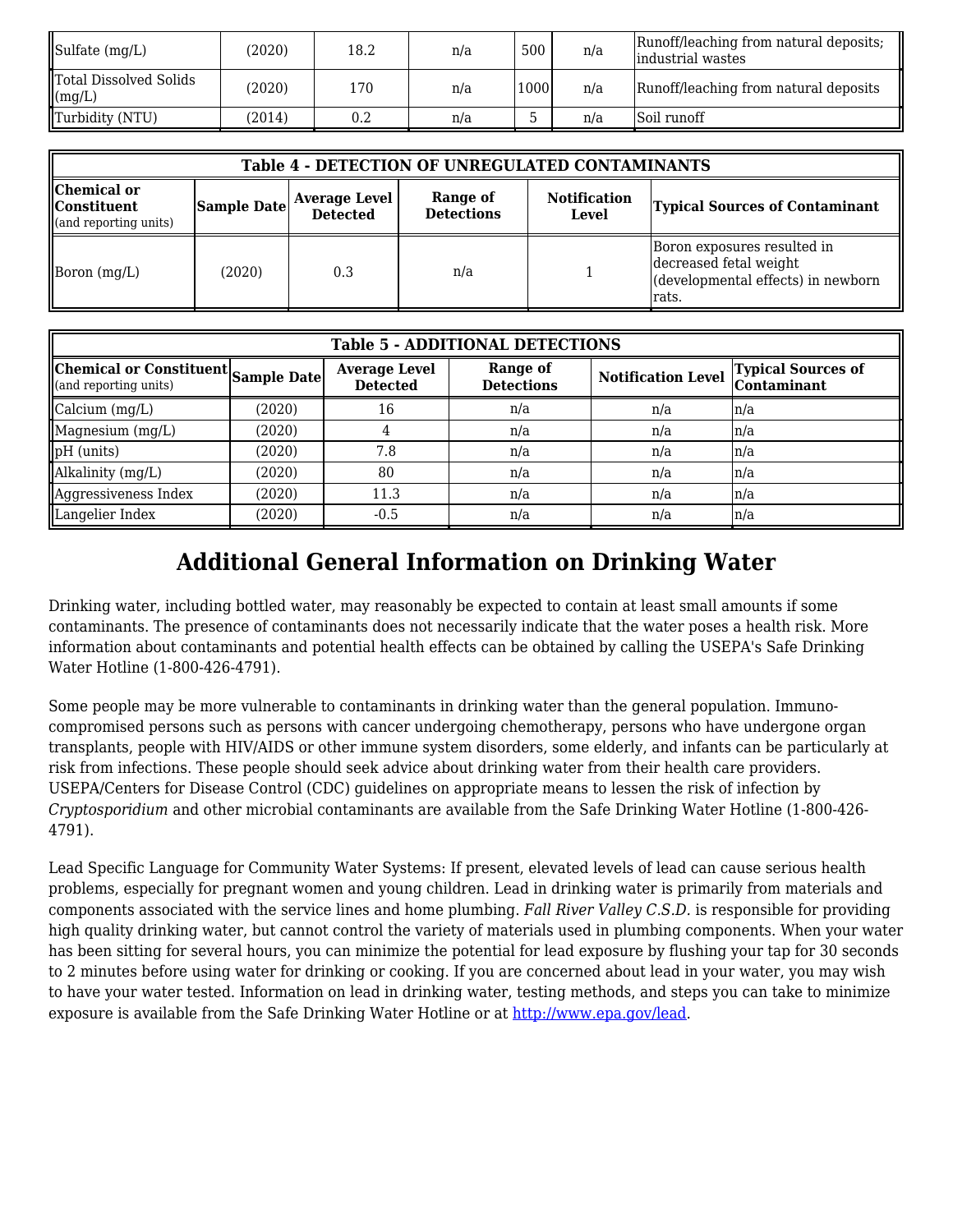# **Summary Information for Violation of a MCL, MRDL, AL, TT, or Monitoring and Reporting Requirement**

|                                | VIOLATION OF A MCL, MRDL, AL, TT, OR MONITORING AND REPORTING REQUIREMENT |                 |                                                                                                                       |                                                                                                                                                                                                                                                                                                                                                  |  |  |  |  |  |
|--------------------------------|---------------------------------------------------------------------------|-----------------|-----------------------------------------------------------------------------------------------------------------------|--------------------------------------------------------------------------------------------------------------------------------------------------------------------------------------------------------------------------------------------------------------------------------------------------------------------------------------------------|--|--|--|--|--|
| <b>Violation</b>               | <b>Explanation</b>                                                        | <b>Duration</b> | <b>Actions Taken To</b><br>Correct the<br><b>Violation</b>                                                            | <b>Health Effects Language</b>                                                                                                                                                                                                                                                                                                                   |  |  |  |  |  |
| <b>Odor Threshold at 60 °C</b> | The result is based<br>on one sample<br>collected in 2014.                | July 10th 2014  | Fall River Valley CSD has not<br>received any odor complaints<br>in the last 5 years and has not<br>taken any action. | Odor was found at levels<br>that exceed the secondary<br>MCL. The Odor MCL was set<br>to protect you against<br>unpleasant aesthetic affects<br>such as color, taste, odor<br>and the staining of plumbing<br>fixtures (e.g., tubs and<br>sinks), and clothing while<br>washing. Violating this MCL<br>does not pose a risk to<br>public health. |  |  |  |  |  |

**About your Arsenic:** For Arsenic detected above 5 ug/L (50% of the MCL) but below 10 ug/L: While your drinking water meets the federal and state standard for arsenic, it does contain low levels of arsenic. The arsenic standard balances the current understanding of arsenic's possible health effects against the costs of removing arsenic from drinking water. The U.S. Environmental Protection Agency continues to research the health effects of low levels of arsenic, which is a mineral known to cause cancer in humans at high concentrations and is linked to other health effects such as skin damage and circulatory problems.

## **2021 Consumer Confidence Report**

### **Drinking Water Assessment Information**

#### **Assessment Information**

A source water assessment was conducted for the WELL 1-MCARTHUR WELL of the FALL RIVER VALLEY CSD water system in April, 2002.

Well 1-McArthur Well - is considered most vulnerable to the following activities associated with contaminants detected in the water supply: Agricultural Drainage Crops, non-irrigated [e.g., Christmas trees, grains, grass seeds, hay, is considered most vulnerable to the following activities not associated with any detected contaminants: Wells - Agricultural/ Irrigation

#### **Discussion of Vulnerability**

Due to the detection of Arsenic, Mc Arthur/Lewis Rd well is considered vulnerable to activities that may have contributed

to or caused the release of Arsenic. In particular, Arsenic is believed to be associated with runoff from orchards, glass and electronics production wastes, and erosion of natural deposits. Arsenic was detected for the McArthur/Lewis Rd well since 1988 with results reaching up to 9.8 UG/L compared to the prior MCL of 50 UG/L. The well arsenic remains below the current MCL of 10 UG/L.

Due to the detection of Fluoride, Mc Arthur/Lewis Rd well is considered vulnerable to activities that may have contributed to or caused the release of Fluoride. In particular, Fluoride is believed to be associated with water additive that promotes strong teeth: discharge from fertilizer and aluminum factories, and the erosion of natural deposits. Fluoride was detected for Mc Arthur/Lewis Rd well before March 1995 with results reaching up to .1 Mg/L compared to the MCL of 1.4 Mg/L.